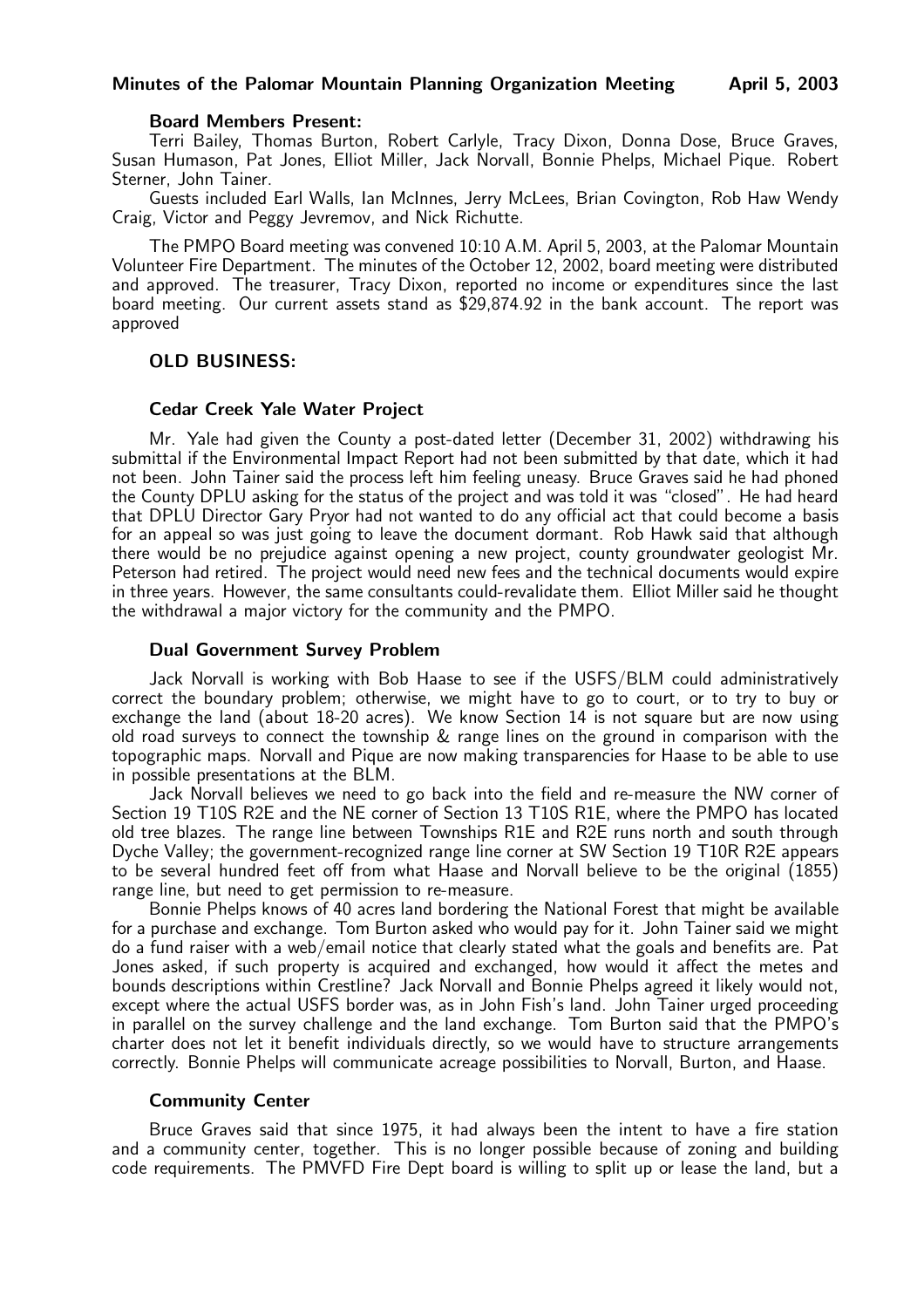### Minutes of the Palomar Mountain Planning Organization Meeting April 5, 2003

community center needs a major use permit and needs funding, possibly through a county grant. John Tainer asks if sharing a community center with the fire station is impossible. Bruce says it is not possible to share the current PMVFD house, which has only residence permits, although the PMVFD is working on obtaining a Class B permit which the PMVFD (but not a community center) could get. A Class B permit would allow the existing building to be used for meetings by non-profit  $501(c)3$  groups [such as the PMPO], but not for dances, a library, and senior or youth activities.

Wendy Craig reported on progress by the Community Center Project Group, which she heads. The group is drafting plans and working toward applying for a Community Development grant, which chief Karl Bauer says has been used to fund the Shelter Valley community center. Shelter Valley employed three phases of grant proposals: ground preparation, grading, and construction. Bonnie Phelps is eager to see plans, leach field layout, etc. Most lots are now non-buildable due to strict modern requirements, and the county is very reluctant to grant variances. We may need to buy, or have donated, 1 acre and  $1/2$  acre parcels now for sale adjoining the fire station.

Earl Walls said he is heading the design drafting. He is planning for four toilets and one shower, and is working on how the County would translate this into septic requirements. One draft plan is a two-story addition to the existing building, but this would be expensive. A second plan is a new one-story, 4320 square foot, L-shaped building containing two 75-90 person assembly rooms with a kitchen in the middle. Earl's draft plans use precut structural insulation panels, which are easy to assemble and wire, Earl figures \$150,000-200,000 for a 3000 square foot building. He says we could possibly install the septic system in between the current building and the amphitheater to the north.

Tom Burton thought a new non-profit group would need to be chartered, with its own board. Wendy said this had not yet been done, but the current working group was to meet April 26 at Robert Carlyle's house to work toward this, and to write a Community Center mission statement that would include disaster preparedness, school functions, and private functions.

### County of San Diego Year 2020 General Plan Update

Tom Burton said he and the PMPO committee are tracking the county 2020 General Plan Update; the county is moving ahead but at a very measured rate. The 13-page PMPO letter was summarized in two or three phrases that probably no one on Palomar Mountain or the PMPO committee would agree with. We have three chief points, one being the downzoning of our small commercial area to residential-commercial. Bruce Graves, Jerry McLees, and Tom Burton went to a January 2003 meeting where they were shown the latest map, which shows zoning as C36 commercial, but only on the 2-acre "Mother's Kitchen" parcel, not the five other commercial parcels there. Tom will write to re-request expansion of that zoning to preservation of all existing commercial parcels, total of 10 acres. The PMPO feels that road size, slope, septic, and setback rules will naturally limit development on Palomar Mountain. The board authorized Tom Burton to develop a letter from the PMPO. Jerry McLees said we need to move quickly to talk to county staff because the County Commissioners are going to act soon on the plan.

## NEW BUSINESS:

### Tree Clearing and Logging Possibility

Nick Richutte said he is working with a logging company that has been clearing near Julian after the 2002 "Pines Fire". Nick said the drought has resulted in 75-80% tree kill in parts of Cleveland National Forest. The logging company is cutting dead and dying trees, chiefly cedars, and hauling them to northern California. Nick is seeking large-tract landowners interested in having clearing and thinning done in exchange for the lumber, saying that Ray Carpenter, Voss, the Yoga Center, and the Mortensons on Conifer Road have signed on. Bonnie Phelps said it is important to examine the north slopes on properties, as there has been the most tree death on those slopes. She said the north face of Crestline is very bad and needs owners to work together on reducing fire danger. Susan Humason suggested working through the Fire Safe council.